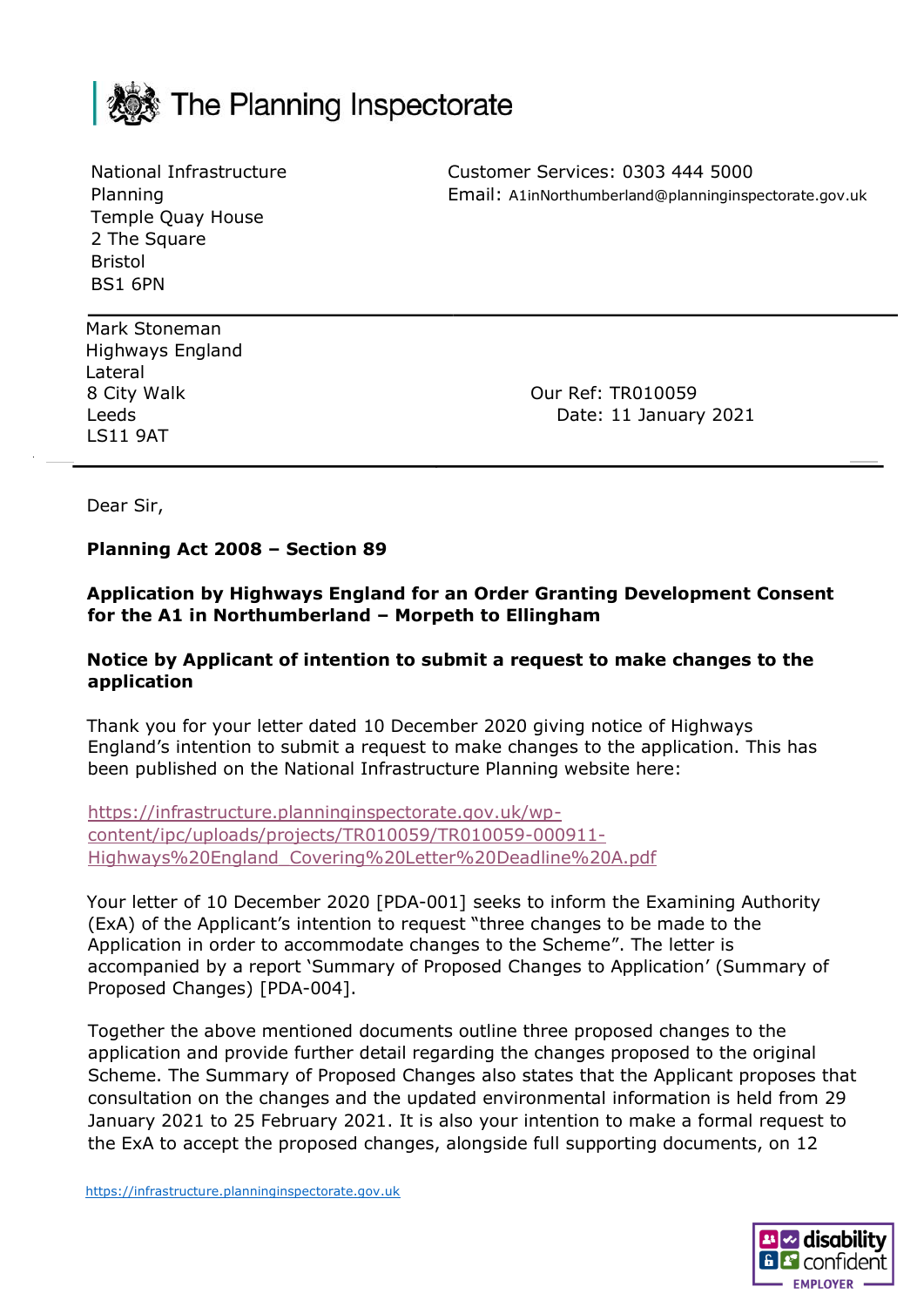March 2021. This satisfies Step 1 of the recommended procedure in the Planning Inspectorate's 'Advice Note 16: How to request a change that might be material' (AN16).

Subsequently, you submitted *Summary of Proposed Changes to Application' Version 2* referenced [AS-017] (tracked changes) and [AS-018] (clean copy) reflecting that there was an error in calculating the affected area for the slope stabilisation treatment area at River Coquet in the original submission.

## **Materiality of the Proposed Changes and Information required**

As set out in the letter of 10 December 2021 [PDA-001] and the accompanying report [AS-018], you consider that two of the proposed changes, namely Proposed Change 2 and Proposed Change 3 constitute material changes, while Proposed Change 1 you consider to be non-material. This is, in your view, mainly due to the fact that Proposed Change 1 does not involve additional land, while Proposed Changes 2 and 3, do.

The ExA notes that the Applicant has confirmed that the Scheme is deliverable without proposed Change 1, the change to the temporary and permanent earthworks. It is your view that Proposed Change 2 is necessary in order to secure the stability of the north bank of the River Coquet Valley and Proposed Change 3 to enable the stabilisation works to be carried out.

If the ExA decides to accept the Proposed Changes into the Examination (irrespective of whether or not they are material) all Interested Parties will have an opportunity to make representations on the changed application, in writing or orally at hearings, as the Examination progresses.

The Examination timetable has been set out in Annex A of the ExA's Rule 8 letter, dated 6 January 2021 [PD-008]. It is therefore imperative that the Applicant has regard to the published Examination timetable and formally submits its Proposed Changes, and any associated amendments/ updates to plans or other Examination documents such as the Environmental Statement (ES), as to allow sufficient time for all parties to properly consider the Proposed Changes and make representations concerning them.

It is ultimately for the ExA to decide whether a proposed change is material and the ExA does not, at this stage, have sufficient information to reach a conclusive view as to materiality. However, from the information that you have presented thus far, the ExA is minded to concur that your Proposed Changes 2 and 3 would be likely to constitute material changes and that Proposed Change 1 would potentially be nonmaterial, considering that it reduces earthwork movement and there would not be any new or changed environmental impacts. However, it is possible that proposed change 1, either alone or when considered with others, might also represent a material change.

The Applicant should have regard to Figures 1 and 3 of AN16 which set out how to make a request to make a material change to an accepted application and the information to include in a request to make a material change to an application after it has been accepted for examination.